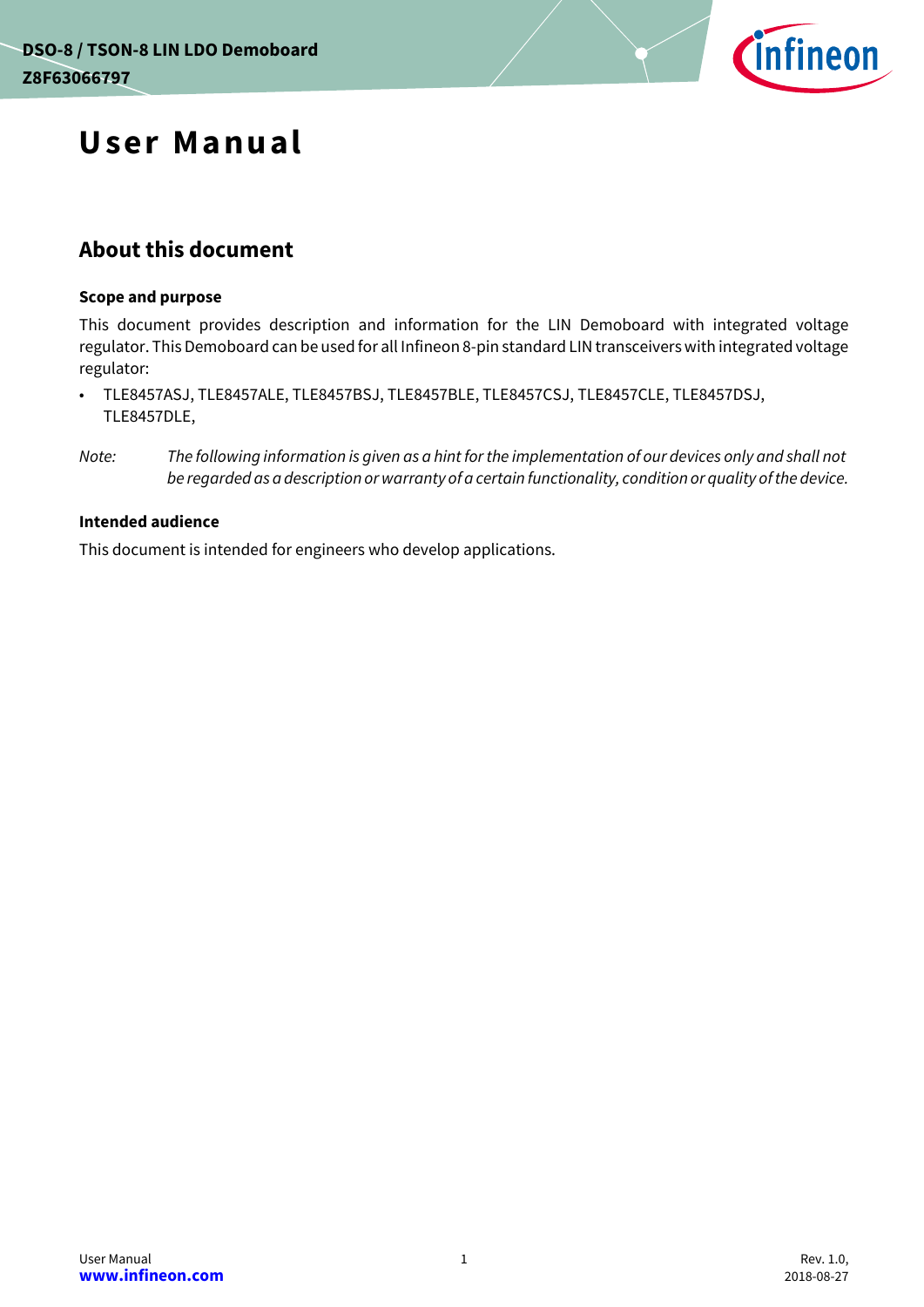

## **Table of Contents**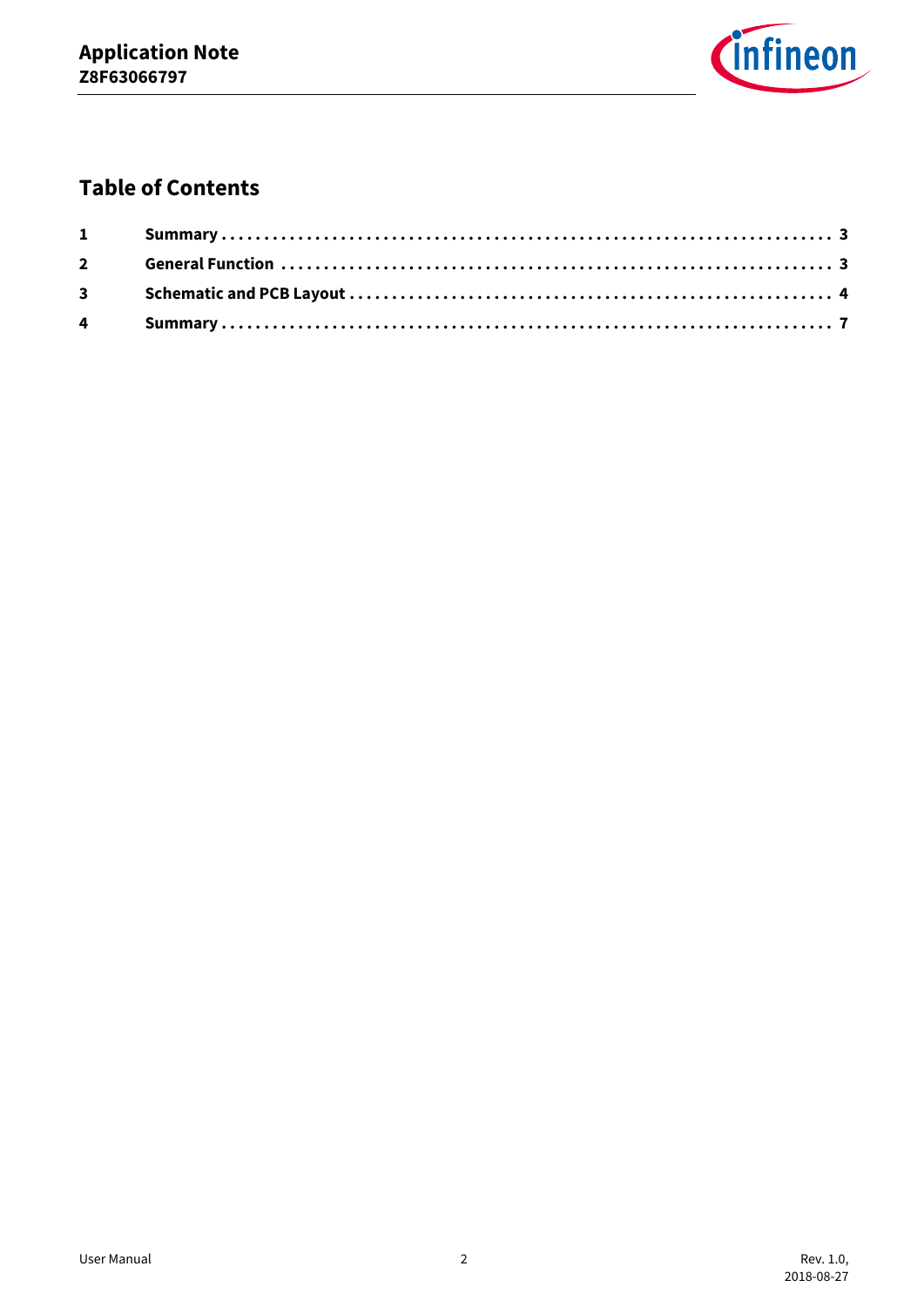

#### **Summary**

## <span id="page-2-0"></span>**1 Summary**

This document is guideline for the LIN LDO transceiver demoboard in DSO-8 / TSON-8 package from Infineon Technologies AG and provides information for the proper usage of the demoboard.

The demoboard can be used for all standard LIN LDO transceiver on the market, which fulfill the OEM required standard pinout for DSO-8 / TSON-8 package (see **[Figure 1](#page-2-2)**).



#### <span id="page-2-2"></span>**Figure 1 Pin-out of Infineon 8-pin LIN LDO transceiver TLE8457x**

## <span id="page-2-1"></span>**2 General Function**

The demoboard can be used for various test cases and various LIN LDO transceiver. Power supply failures can be simulated as well as different modes of operation. The demoboard should be used to evaluate existing and new LIN LDO transceivers on the market. Advantages, risks and disadvantages of competitor devicese versus Infineon devices can be tested an measured.



**Figure 2 Photo of the DSO-8 / TSON-8 CAN Demoboard**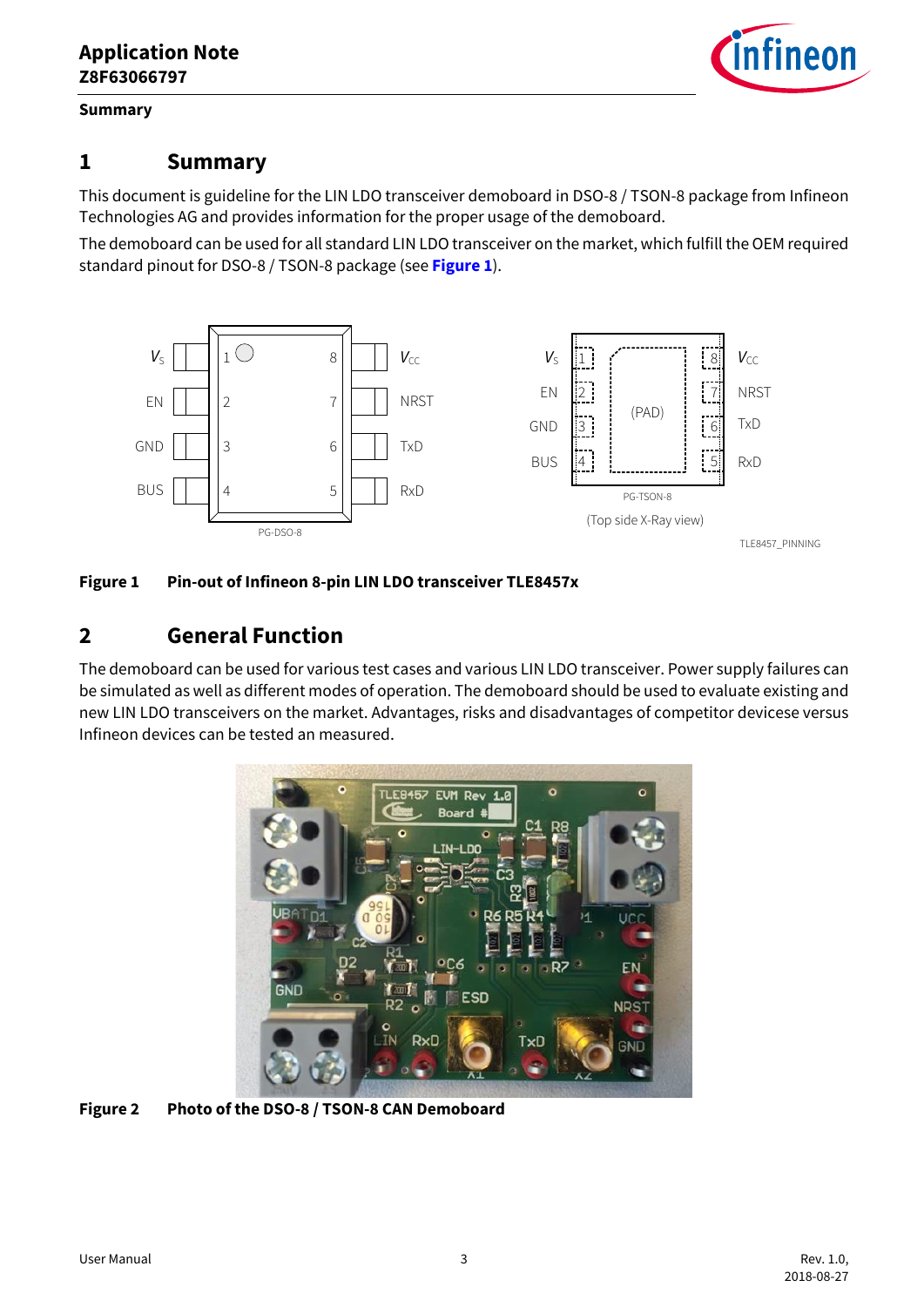

**Schematic and PCB Layout**

## <span id="page-3-0"></span>**3 Schematic and PCB Layout**



**Figure 3 Schematic of TLE8457x LIN LDO demoboard**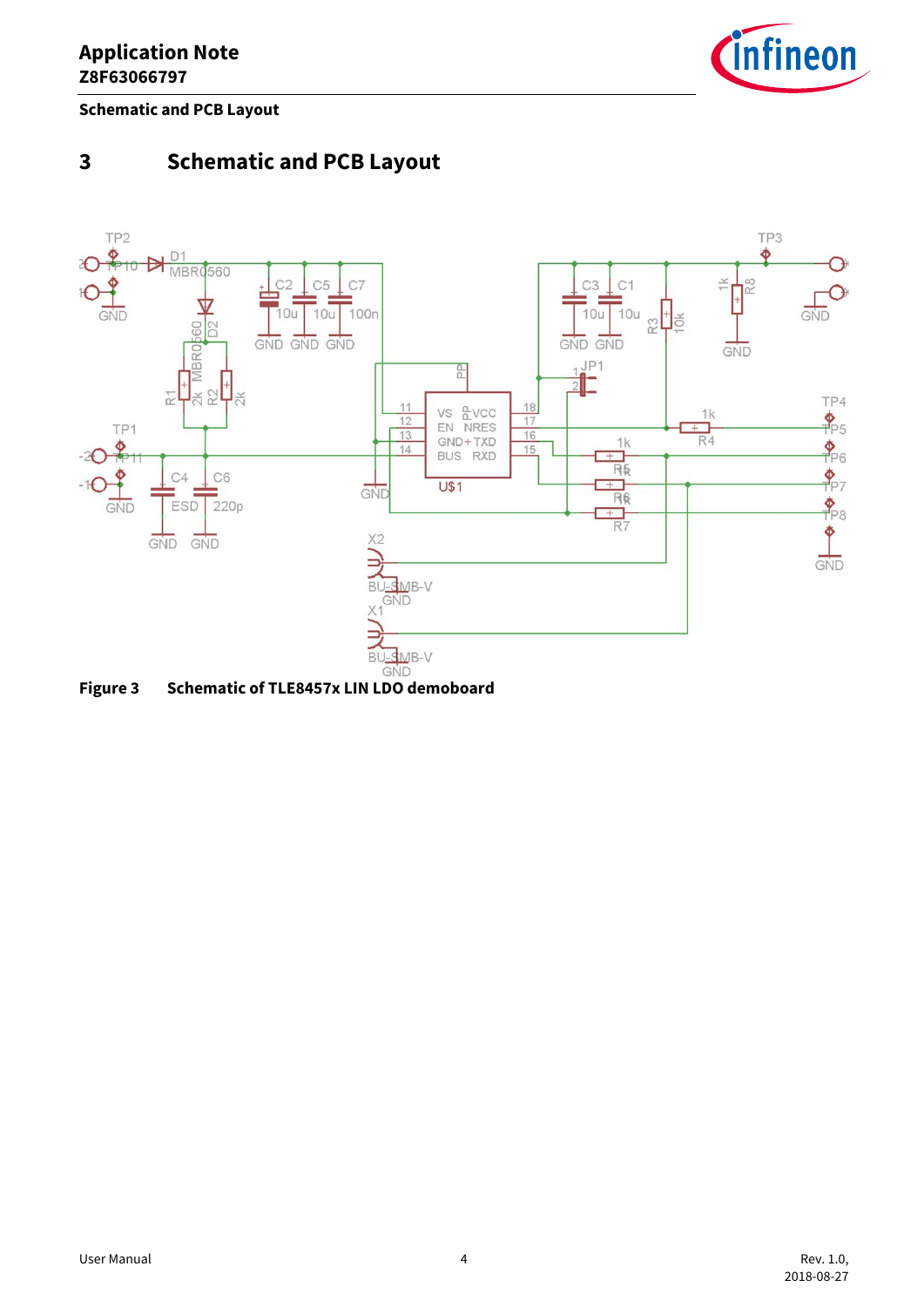## **Application Note Z8F63066797**



### **Schematic and PCB Layout**



**Figure 4 PCB layout of TLE8457 LIN LDO demoboard (Top + Bottom)**

|  | Table 1 |  | <b>Bill of Material</b> |  |
|--|---------|--|-------------------------|--|
|--|---------|--|-------------------------|--|

| Part           | Value              | <b>Device</b>                            | Package                       |
|----------------|--------------------|------------------------------------------|-------------------------------|
| C1             | $10\mu F$          | Capacitor                                | C1206                         |
| C <sub>2</sub> | $10\mu F$          | Capacitor                                | C1206                         |
| C <sub>3</sub> | $10\mu F$          | Capacitor                                | C1206                         |
| C <sub>4</sub> | <b>ESD</b>         | Place holder for optional ESD protection | C1206                         |
| C <sub>5</sub> | $10\mu F$          | Capacitor                                | C1210                         |
| C6             | 220pF              | Capacitor                                | C1206                         |
| C7             | 100 <sub>n</sub> F | Capacitor                                | C1206                         |
| D1             | <b>MBR0560</b>     | <b>Diode</b>                             | C1206                         |
| D <sub>2</sub> | <b>MBR0560</b>     | Diode                                    | C1206                         |
| U\$1           |                    | TLE7257S/TLE7258SJ/TLE7259-3GE           | DSO-8 / TSON-8                |
| JP1            | ۰                  | Jumper                                   | p1-13 (0.05 inch<br>diameter) |
| LED1           | $100\mu H$         | LED                                      | 1206                          |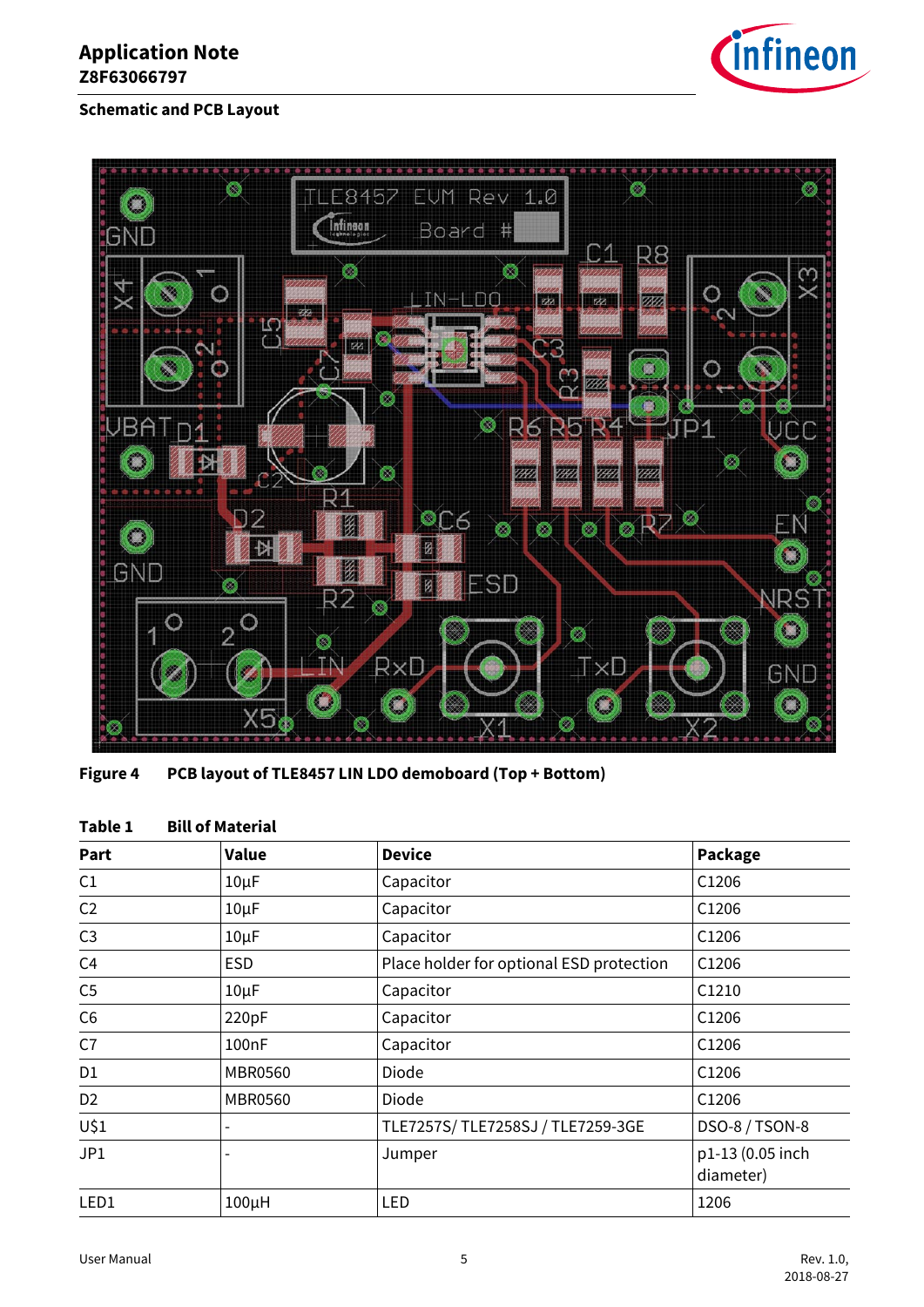

### **Schematic and PCB Layout**

### **Table 1 Bill of Material**

| Part           | Value                    | <b>Device</b>                   | Package                       |
|----------------|--------------------------|---------------------------------|-------------------------------|
| R1             | 2k                       | CAN Transceiver (e.g. TLE9251V) | R1206                         |
| R2             | 2k                       | Connector                       | R1206                         |
| R <sub>3</sub> | 10k                      | Resistance                      | R1206                         |
| R <sub>4</sub> | 1 <sup>k</sup>           | Resistance                      | R1206                         |
| R <sub>5</sub> | 1 <sup>k</sup>           | Resistance                      | R1206                         |
| R <sub>6</sub> | 1 <sup>k</sup>           | Resistance                      | R1206                         |
| R7             | 1 <sup>k</sup>           | Resistance                      | R1206                         |
| R <sub>8</sub> | 1 <sup>k</sup>           | Resistance                      | R1206                         |
| TP1-TP11       |                          | <b>Test Points</b>              | P1-13 (0.05 inch<br>diameter) |
| T1             | <b>BCR108</b>            | <b>NPN Transistor</b>           | <b>SOT23</b>                  |
| X1/X2          | $\overline{\phantom{a}}$ | Coax Connector                  | <b>BU-SMB-V</b>               |
| X3 / X4 / X5   |                          | Connectors                      | W237-132 (0.2 pitch)          |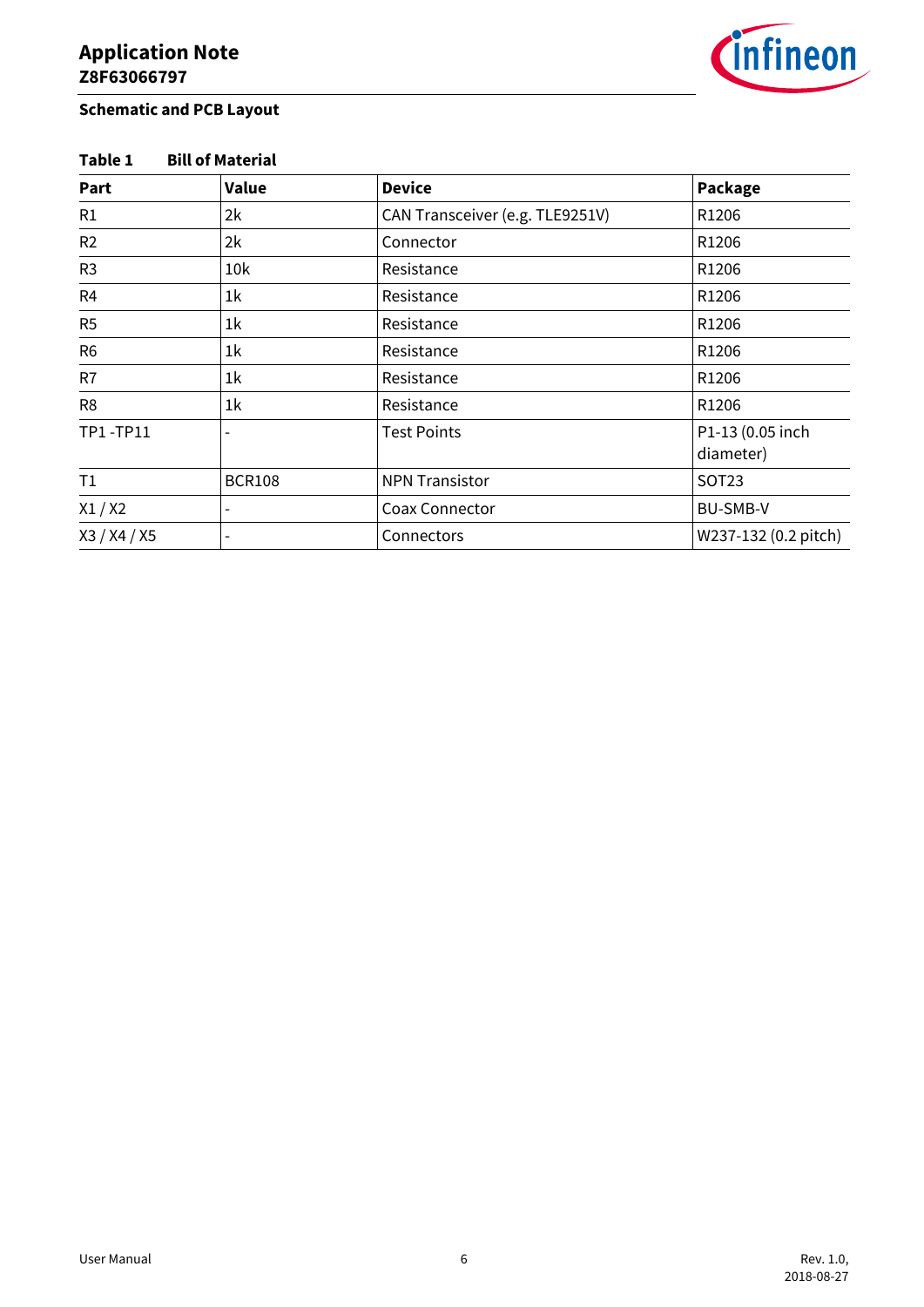**Summary**



## <span id="page-6-0"></span>**4 Summary**

| <b>Revision</b> | <b>Date</b> | <b>Changes</b>              |
|-----------------|-------------|-----------------------------|
| 1.0             | 2018-08-27  | Demoboard Guideline created |